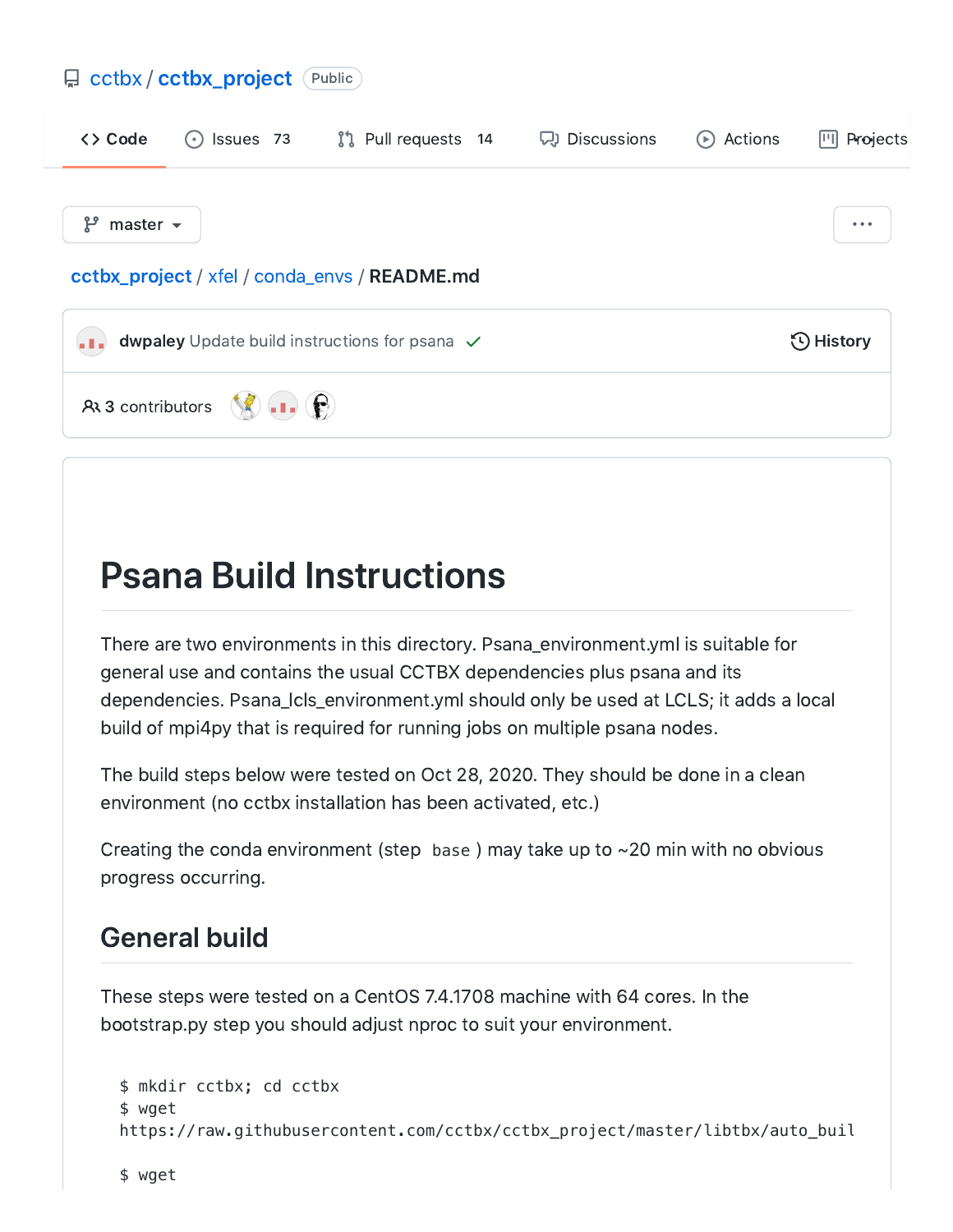```
$ python bootstrap.py --builder=xfel --use-conda=psana_environment.yml --
nproc=64 --python=37 --no-boost-src hot update base
$ conda activate `pwd`/conda_base # if no conda is availble, first source
mc3/etc/profile.d/conda.sh
$ python bootstrap.py --builder=xfel --use-conda=psana_environment.yml --
nproc=64 --python=37 build
$ source build/conda_setpaths.sh
$ libtbx.python -c "import psana" # Should exit with no output
```
#### LCLS build

These steps were tested on an ssh connection to pslogin.slac.stanford.edu. You will have to remember the location of \$INSTALL because a new ssh connection is opened before the build step.

```
$ ssh psexport
$ cd $INSTALL; mkdir cctbx; cd cctbx
$ wget
https://raw.githubusercontent.com/cctbx/cctbx_project/master/libtbx/auto_buil
$ wget
https://raw.githubusercontent.com/cctbx/cctbx_project/master/xfel/conda_envs/
$ python bootstrap.py --builder=xfel --use-
conda=psana_lcls_environment.yml \
 --no-boost-src --python=37 hot update base
$ mkdir `pwd`/conda_base/lib/hdf5
$ ln -s `pwd`/conda_base/lib/plugins `pwd`/conda_base/lib/hdf5/plugin #
needed until dials 3.4 is released
$ exit # logout of psexport
$ ssh psana
$ cd $INSTALL/cctbx
$ conda # If you get a usage message, skip the next step.
$ source mc3/etc/profile.d/conda.sh # Activate conda. It could also be
found at
                                    # ~/miniconda3/etc/profile.d/conda.sh
$ conda activate `pwd`/conda_base
$ python bootstrap.py --builder=xfel --use-
conda=psana lcls environment.yml \
 --config-flags="--compiler=conda" --config-flags="--
use_environment_flags" \
 --config-flags="enable_cxx11" --config-flags="--no_bin_python"
\setminus--no-boost-src --python=37 --nproc=10 build
```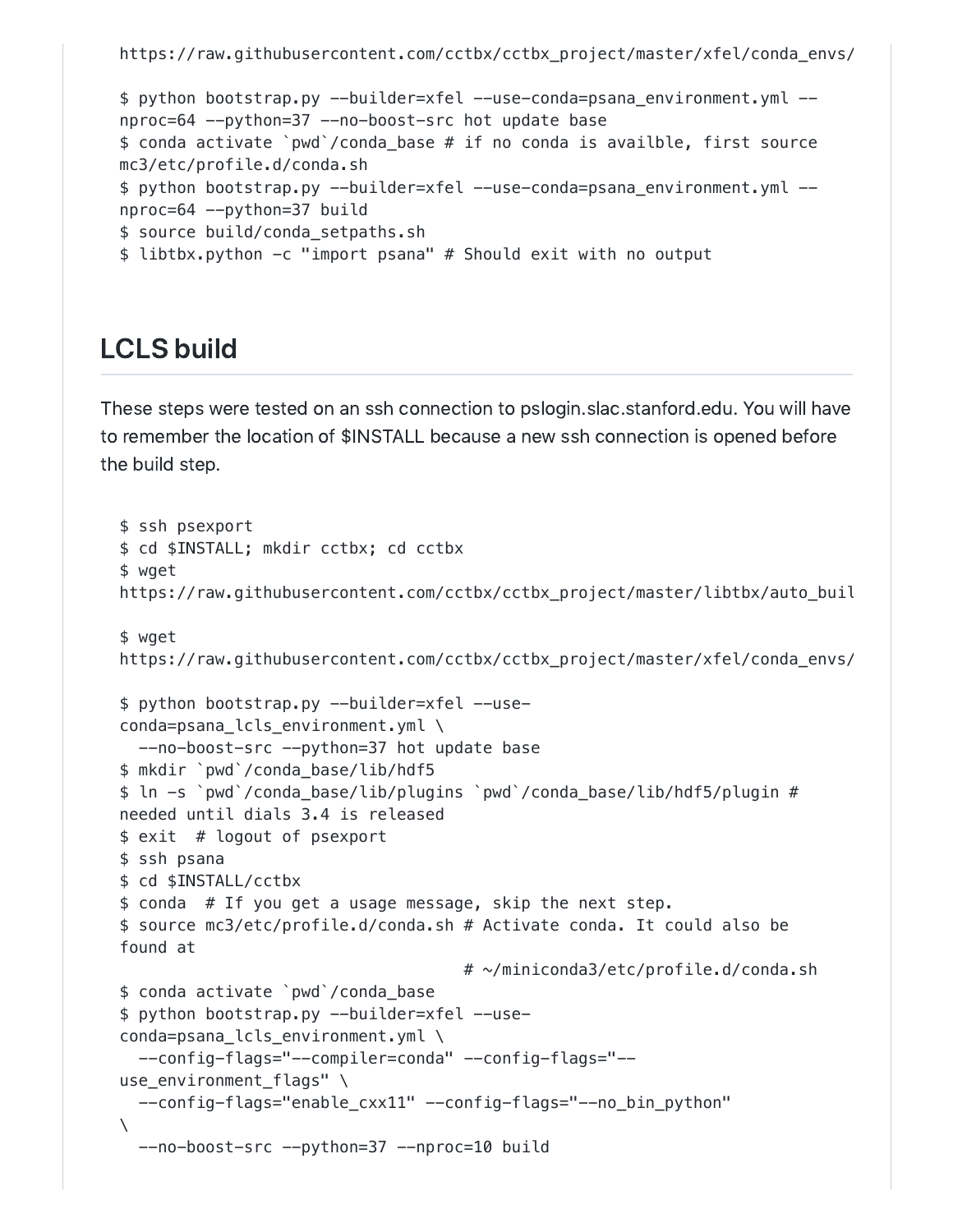```
$ source build/conda_setpaths.sh
```
\$ source modules/cctbx\_project/xfel/conda\_envs/test\_psana\_lcls.sh

### Alternative LCLS build

The bootstrap.py base step above takes >1 hr, mainly to create the conda environment. This can be improved to ~15 min using Mamba, a C++ implementation of Conda. You need a base Conda environment with Mamba installed ( conda install mamba  $-c$  conda-forge).

```
$ ssh psexport
$ cd $INSTALL; mkdir cctbx; cd cctbx
$ wget
https://raw.githubusercontent.com/cctbx/cctbx_project/master/libtbx/auto_buil
$ wget
https://raw.githubusercontent.com/cctbx/cctbx_project/master/xfel/conda_envs/
$ python bootstrap.py --builder=xfel --use-
conda=psana_lcls_environment.yml \
  --no-boost-src --python=37 hot update
$ source ~/miniconda3/etc/profile.d/conda.sh # modify as needed
$ conda activate base
$ mamba env create -f psana_lcls_environment.yml -p `pwd`/conda_base
$ exit # logout of psexport
$ ssh psana
$ cd $INSTALL/cctbx
$ conda # If you get a usage message, skip the next step.
$ source mc3/etc/profile.d/conda.sh # Activate conda. It could also be
found at
                                           # ~/miniconda3/etc/profile.d/conda.sh
129 lines (110 sloc) \vert 5.62 KB
                                                                                            \ddot{\phantom{a}}\mathbf{p}_1 , and \mathbf{p}_2 --use-called --use-called --use-called --use-called --use-called --use-called --use-called --use-called --use-called --use-called --use-called --use-called --use-called --use-called --use-called 
conda=psana_lcls_environment.yml \
  --config-flags="--compiler=conda" --config-flags="--
use environment flags" \
  --config-flags="enable_cxx11" --config-flags="--no_bin_python"
\setminus--no-boost-src --python=37 --nproc=10 build
$ source build/conda setpaths.sh
$ source modules/cctbx_project/xfel/conda_envs/test_psana_lcls.sh
```
## cctbx.xfel tests